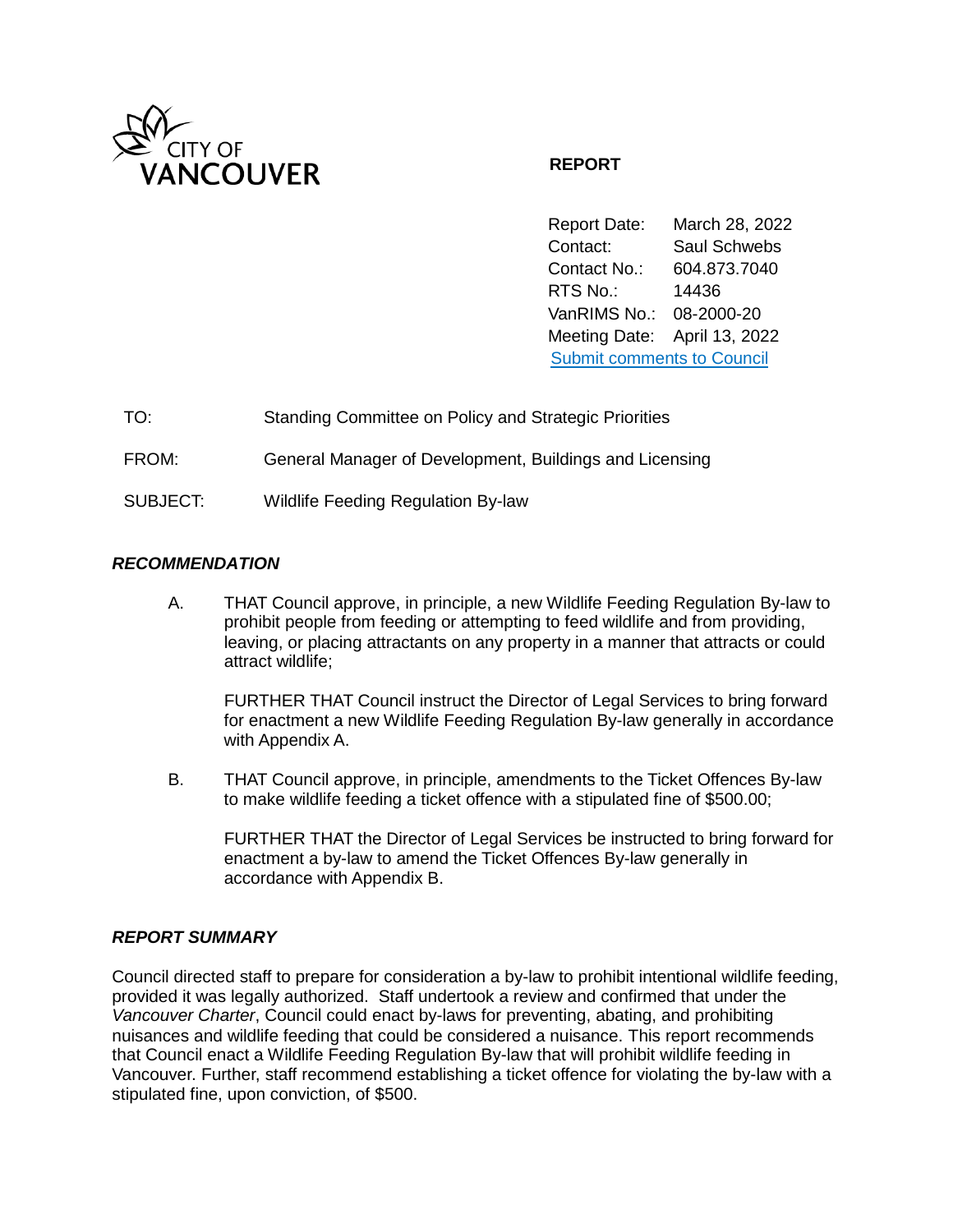Wildlife feeding leads to a number of negative outcomes for the public and wildlife including public safety concerns. Complaints about wildlife feeding are currently enforced through existing by-laws, which focus on garbage and waste management as well as property maintenance standards. While the current approach allows the City to respond to the complaints about wildlife feeding, it does not address the human behaviour that leads to wildlife/human conflict in an urban environment. If approved by Council, the proposed By-law will prohibit intentional wildlife feeding and leaving attractants, acting both as a deterrent for the public and as a tool for enforcement by City staff. The proposed By-law strives for a balanced and safe co-existence with wildlife in our urban environment. When combined with the Vancouver Parks Control Bylaw's prohibition of wildlife feeding, a major benefit of the proposed approach is a consistent, city-wide ban on intentional feeding of wildlife.

### *COUNCIL AUTHORITY/PREVIOUS DECISIONS*

On March 31, 2021, Council directed staff to report back on Council's authority to prepare a bylaw to prohibit wildlife feeding and encourage management of wildlife attractants as unintentional feeding sources. If authorized by the *Vancouver Charter* or other authority, Council directed staff to prepare for consideration a by-law to prohibit intentional wildlife feeding. Council further directed staff to consider and prepare amendments to the Ticket Offences By-Law to create a ticket offence for intentional wildlife feeding.

Under section 323(a) of the V*ancouver Charter*, Council has the authority to make by-laws for preventing, abating, and prohibiting nuisances. As outlined below, feeding of wildlife may interfere with a person's enjoyment of property, thereby creating a nuisance, so Council has the authority to prohibit wildlife feeding as a nuisance under the *Vancouver Charter*.

#### *CITY MANAGER'S COMMENTS*

The City Manager recommends approval of the foregoing.

### *REPORT*

#### *Background/Context*

Between 2016 and 2022 (up to March), the City received over 900 incident reports regarding wildlife such as complaints of feeding, sightings and aggressive attacks. The attack on over 40 people by coyotes in Stanley Park in 2021 highlighted the issue of increased wildlife/human interaction and conflict in Vancouver. While the majority of reported incidents occurred within parks, there have been reports of wildlife feeding and attacks that occurred on private property and City streets.

In order to manage co-existence with wildlife in the urban environment, it is important to understand the potential negative impacts of certain human activities that lead to changes in animal behavior and potential risks to public safety. Both intentional and unintentional feeding of wildlife is a significant factor contributing to animals becoming habituated to being fed and associating people with food sources. Unintentional feeding of wildlife occurs when people leave out unsecured garbage, waste, compost or unharvested fruits (both on trees and on the ground) that can potentially attract wild animals in urban environment who are in search of alternative food sources. Intentional feeding of wildlife occurs when people leave out food with the objective to attract and feed wildlife. Both activities can lead to a number of negative consequences and nuisances, such as: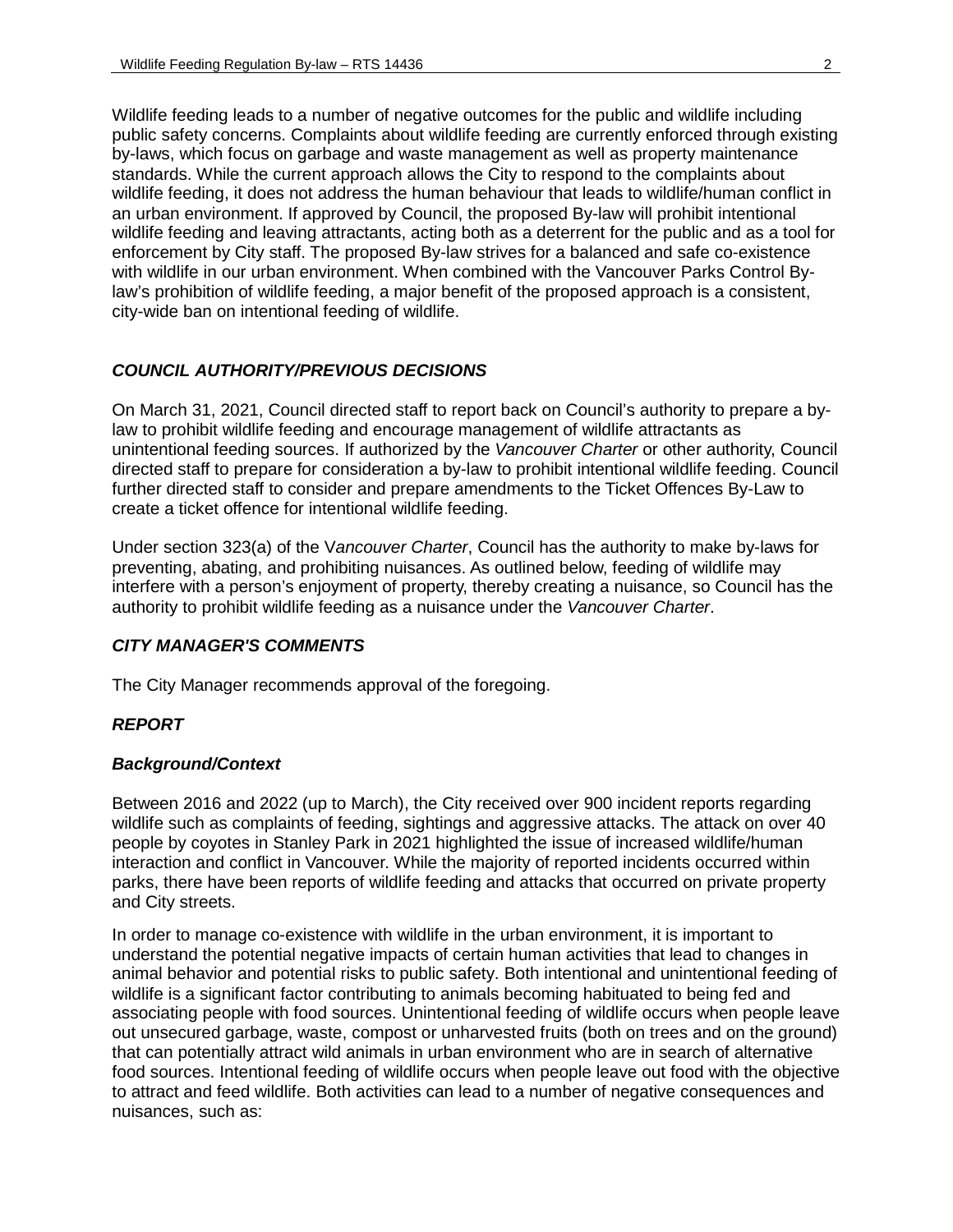- Increased public health concerns including spread of disease, increased rodent activity and infestation;
- Increased risk of animal/human conflict and aggressive behavior;
- Accumulation of waste, feces, and filth as a result of leaving food attractants for the animals and birds;
- Increase in numbers and migration of animals and birds within the city in search of food in urban environment;
- Property damage by rats, raccoons, birds, etc.;
- Undesirable smells and noise from animal presence/activity; and
- Habituation, loss of natural fear and reliance on human-fed food.

As a result, wildlife/human interaction creates an imbalance and changes to animal behavior, impacting one's ability to safely enjoy their spaces and, thereby, becoming a nuisance. The creation of a Wildlife Feeding Regulation By-law as outlined in Appendix A, if approved by Council, will clearly identify and prohibit the intentional feeding of wildlife feeding.

## *Regulation of Wildlife Feeding Under Existing By-laws*

The City of Vancouver currently has several by-laws that regulate and manage garbage, waste and food refuse on private property and streets that are not specific to wildlife feeding but are currently being used to address unintentional wildlife feeding:

- Standards of Maintenance By-law sections 4.1 (12) and 4.1 (13) specifically prohibit a person from harbouring or allowing a property to be infested with pests, and sections 21.10 (a), 21.11 and 21.12 regulate pests and garbage management at a lodging house.
	- o To encourage compliance with the Standards of Maintenance By-law, should voluntary compliance not be achieved and/or the complaint needs immediate attention, staff may resolve the issue through formal letters and legal orders. Failure to comply with the Standards of Maintenance By-law may result in a referral to the City Prosecutor with a request to approve charges. If charges are subsequently laid, liability upon conviction can result in a ticket of not less than \$500.00 for each day that the offence continues.
- Untidy Premises By-law section 6.1 also regulates garbage and waste management on private property, requiring every owner or occupier to keep the property clear of "any accumulation of rubbish, discarded material, garbage, ashes or filth". The Untidy Premises By-law does not refer to managing food sources or food waste, however, accumulation of these items may be addressed through this By-law as rubbish, garbage and/or filth.
	- $\circ$  To encourage compliance of the Untidy Premises By-law, should voluntary compliance not be achieved and/or the complaint needs immediate attention, staff may resolve the issue through formal letters and legal orders. Failure to comply with the Untidy Premises By-law may result in the City hiring a contractor to carry out the work as authorized under section 6(2), and invoice the cost of the work to the owner. If the costs incurred are not paid, the City will add such costs to the property tax roll for collection.
- Solid Waste By-law Several sections of this bylaw require that the lids of garbage carts, green bins, and commercial waste containers remain closed while not in use, and that waste containers not be overfilled so as to prevent the lid from closing completely. Staff typically seek voluntary compliance through education and, if not achieved, may issue a legal order requiring compliance or issue a \$250 ticket.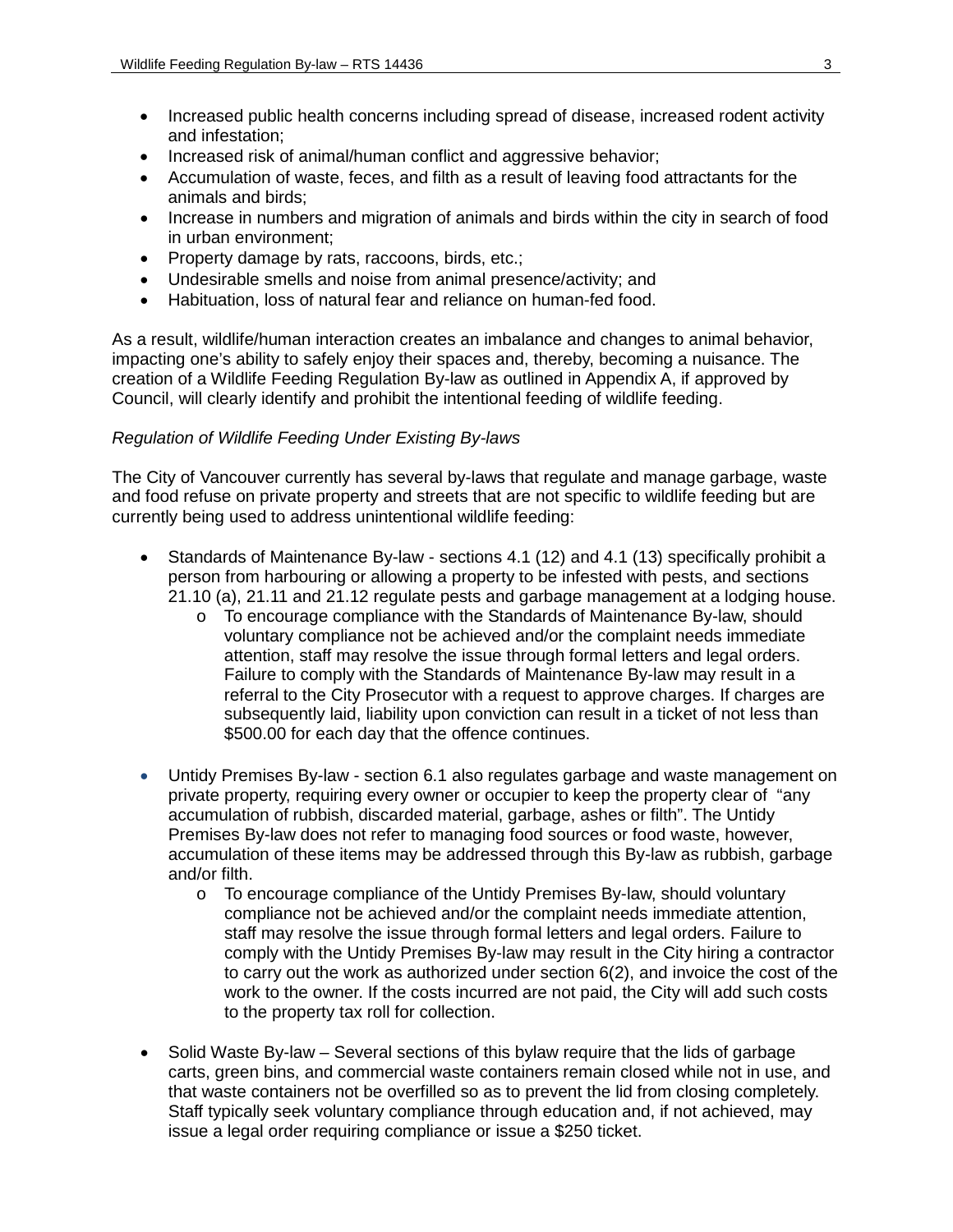• Street and Traffic By-law prohibits placement on any street or other public space of "any rubbish, sweepings, leaves, construction or demolition debris, paper, handbills, refuse or other discarded materials or things". The stipulated fine for the offence of leaving refuse on a street is \$250.

While these by-laws regulate management of waste and garbage, they do not specifically address the issue of intentional feeding of wildlife. Under the current enforcement approach, staff respond to complaints about pests, accumulation of waste or garbage within a property, and unsightly premises by applying the Standards of Maintenance and Untidy Premises By-laws to bring those responsible for the property into voluntary compliance through awareness and education. Ensuring garbage and green bins are kept closed and are not overfilled is regulated under the Solid Waste By-law, and can be enforced through the Ticket Offences By-law, with a fine of \$250. Littering on the streets can be enforced through the Ticket Offences By-law, with a stipulated fine of \$250. Should voluntary compliance not be achieved and/or the complaint needs immediate attention, staff may resolve the issue through warning letters, legal orders, tickets (for some by-law clauses) or referral to City Prosecutor.

This report does not consider amending the existing by-laws to manage wildlife attractants as unintentional feeding sources because they are already effectively used to regulate and enforce complaints about untidy premises and property maintenance standards as well as the management of solid waste. Specifically, section 6 of the Solid Waste By-law requires all owners and occupiers to have an organic waste diversion plan but does not directly prohibit leaving out food sources as an attractant for wildlife. The Solid Waste By-law also requires that all garbage carts, green bins and commercial waste containers remain closed when not in active use and the private contractors servicing commercial solid waste containers must not cause or permit pests to enter them. Untidy Premises and Standards of Maintenance By-laws also address improper garbage and waste management on private property without directly prohibiting leaving it out as an attractant for wildlife. These by-laws focus on the outcome (waste and garbage placed or left on the street or property), rather than the action that creates wildlife/human conflict.

# *Other Jurisdictional Authority Regulating Wildlife Feeding*

Both the federal and provincial government regulate wildlife. Provinces and Territories have jurisdiction over most wildlife within their borders, with the exception of wildlife on federal lands, such as in national parks; aquatic species such as fish and marine mammals; and migratory birds. At the provincial level, the *BC Wildlife Act* prohibits feeding of "dangerous wildlife", which includes bears, cougars, coyotes and wolves. It does not apply to other wildlife that is more common and subject of concern in Vancouver such as raccoons and squirrels.

The *Community Charter* authorizes BC municipalities other than Vancouver to regulate wildlife through by-laws regarding animals. Several municipalities also apply the authority to regulate in relation to public health and nuisances. Under the *Vancouver Charter*, while wildlife is not mentioned directly, section 323(a) grants Council the authority to enact by-laws to prevent, abate, and prohibit nuisances in Vancouver.

The Park Board has jurisdiction to regulate all structures, programs and activities within parks. In September 2021, the Park Board amended the Parks Control By-law and the Park Board Ticket Offences By-law to better regulate wildlife feeding in parks<sup>1</sup>. The Park Board approved a

<span id="page-3-0"></span><sup>1</sup> [https://parkboardmeetings.vancouver.ca/2021/20210927/REPORT-ParkBoardBylawUpdates-](https://parkboardmeetings.vancouver.ca/2021/20210927/REPORT-ParkBoardBylawUpdates-FeedingWildlifeParks-20210927.pdf)[FeedingWildlifeParks-20210927.pdf](https://parkboardmeetings.vancouver.ca/2021/20210927/REPORT-ParkBoardBylawUpdates-FeedingWildlifeParks-20210927.pdf)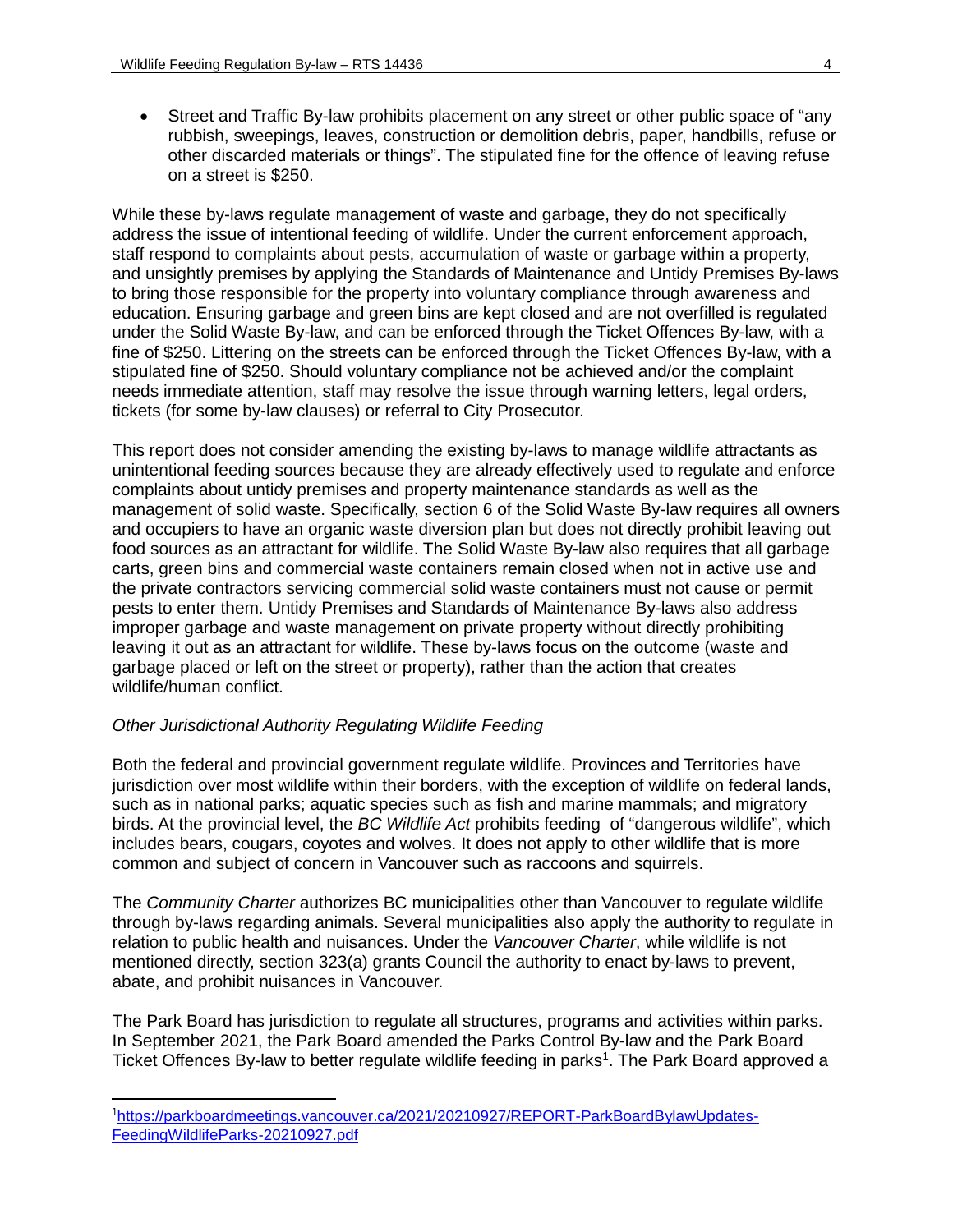\$500 ticket for the offence. Park Rangers and the Vancouver Police Department enforce the bylaw.

#### *Strategic Analysis*

Staff considered three options for addressing the issue of wildlife feeding in Vancouver:

- Option 1: status quo continue to respond to complaints within the current by-law framework (Untidy Premises By-law, Standards of Maintenance By-law, Solid Waste Bylaw, Street and Traffic By-law). While this approach does not require additional resources, it does not directly address the concern of intentional wildlife feeding. Also, the enforcement of the by-laws is aimed at the owner or occupier of the property, which may not be the subject of complaint.
- Option 2: prohibit wildlife feeding on private property only. This prohibition would not apply to city streets, resulting in an inconsistent regulatory approach as wildlife is not bound only to private property. It may also be confusing for the public as the activity would be prohibited in some parts of the city (private land and parks through their bylaw) and not in others (public land). It may also create challenges for enforcement depending on where and how the incident occurs.
- Option 3: create a by-law to prohibit intentional wildlife feeding and placing food as an attractant for wildlife, and make the by-laws enforceable by ticket information. This approach would clearly identify and prohibit undesirable behaviour and establish an enforcement tool regardless of where the wildlife is fed.

While many complaints could be responded to and enforced under the current by-laws, staff recommend a new by-law directly prohibiting wildlife feeding. The proposed by-law will clearly identify and prohibit unwanted human behaviour that leads to a number of negative consequences and risks. This enforcement approach will target the cause (human behavior of feeding wildlife) rather than the result and possible outcome of that behavior (food and waste on premises, infestation, change in animal behaviour).

Based on the 3-1-1 complaints data referencing wildlife, while the majority of wildlife feeding occurs in parks and on private property, feeding can occur throughout the city. The proposed bylaw will apply to both private and public land, consistently prohibiting wildlife feeding in all areas of the city. Together with the approved Vancouver Park Board By-law, the prohibition of wildlife feeding will apply to all areas of the city. If the proposed by-law is approved by Council, staff will develop and disseminate education materials to make it clear for the public that this activitiy is prohibited in Vancouver.

Staff also recommends an amendment to the Ticket Offences By-law to establish a ticket offence with a stipulated fine of \$500. By creating a ticket offence, City staff will be able to directly respond to complaints of wildlife feeding. The ticket may also act as a deterrent. However, staff will first seek voluntary compliance through awareness and education.

#### *Jurisdictional Scan*

Staff conducted a jurisdictional scan of wildlife feeding regulations in other municipalities (see Appendix F). In B.C., Coquitlam, Maple Ridge, Port Coquitlam, Victoria, Nanaimo, Princeton, Tumbler Ridge, and Esquimalt have by-laws that prohibit wildlife feeding. The reviewed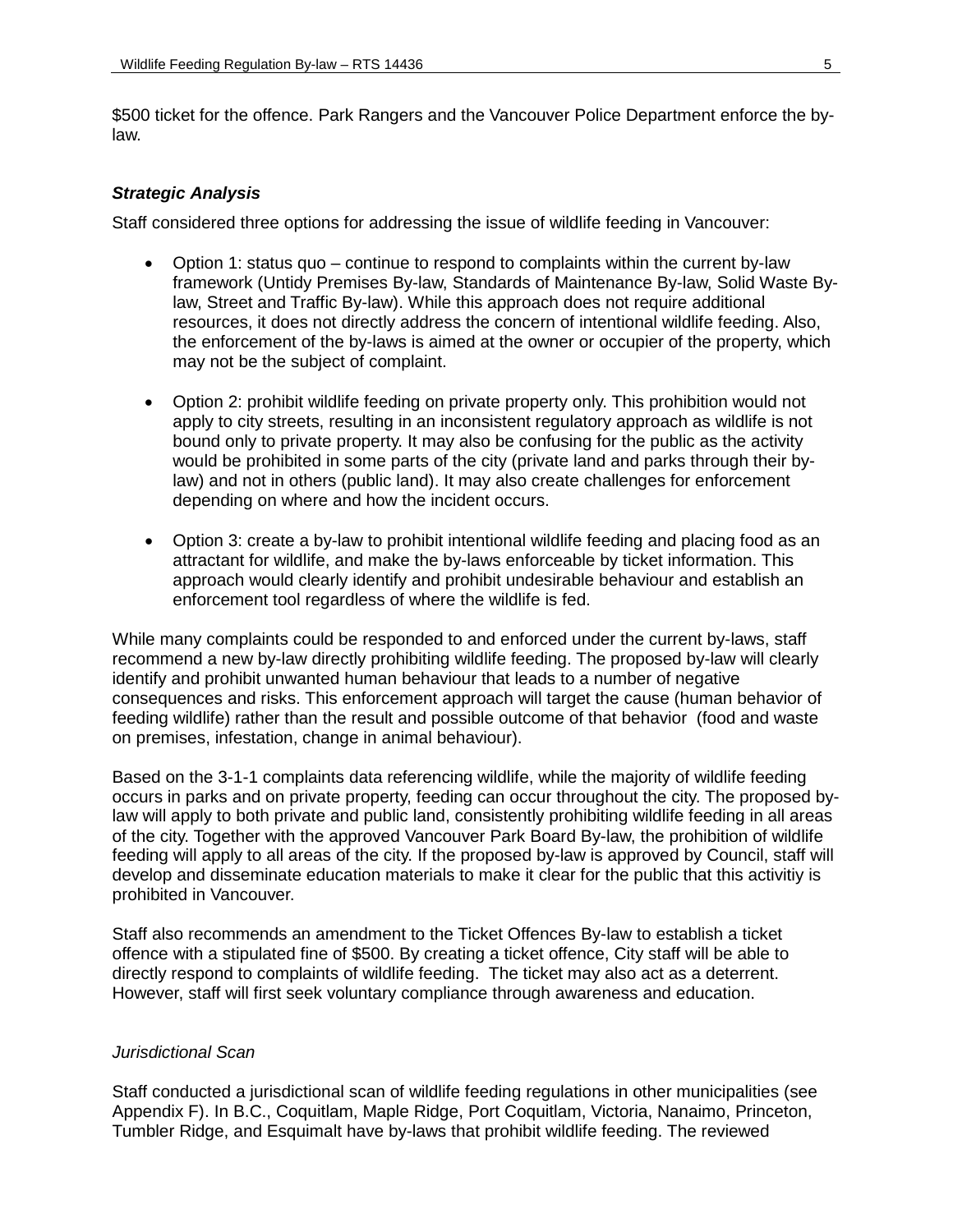municipalities rely on their authority to regulate animals, public health and nuisances under the *Community Charter* when prohibiting wildlife feeding*.* While the specific language of the by-laws vary between municipalities, most prohibit intentional wildlife feeding and leaving attractants in such a manner as to be accessible to wildlife. Some municipalities also prohibit other specific behaviour that can be considered unintentional feeding such as not harvesting ripened fruits (Coquitlam, Maple Ridge, Princeton) or having coops or pens accessible to wildlife (Princeton).

The ticket offences for a wildlife feeding offence in BC ranged from \$100 to \$1,000, and in Ontario and Nova Scotia the fine amount ranged from \$500 to \$5,000.

#### *Birdfeeders*

Hummingbird and songbird feeders are an important component of human interaction with birds in an urban environment and can be an essential food source for birds during times when natural food sources are scarce. They are also not considered to be the cause of wildlife/human conflict and do not pose a considerable risk to public safety. Other municipalities that regulate wildlife feeding allow birdfeeders as long as they are inaccessible to other wildlife.

None of the municipalities reviewed prohibited birdfeeders. Coquitlam, Maple Ridge, and Princeton have by-laws for prohibiting wildlife feeding that exempt birdfeeders, as long as the area was kept clean and did not attract wildlife. Port Coquitlam, as well as Brantford and London, Ontario, while not directly mentioning birdfeeders, defined wildlife feeding and attracting wildlife in such a manner that birdfeeding was not prohibited as long as the area was kept clean and did not attract other wildlife.

The BCSPCA Model Animal Responsibility By-laws recommend prohibiting feeding or providing access to food for songbirds between April and September (the period of bear activity) with the exception of liquid feeders. This seasonal restriction is not relevant to Vancouver as bears are not a common cause of concern. Therefore, staff recommend exempting hummingbird feeders and other birdfeeders from the proposed By-law as long as they are inaccessible to other wildlife provided the area is kept clean, as outlined in Appendix A.

#### *Stakeholder Consultation*

Staff consulted with the BC SPCA, BC Wildlife Federation, BC Conservation Officer Service, the Park Board and Vancouver School Board on prohibiting wildlife feeding as a nuisance in Vancouver (see Appendix C). With the exception of BC Wildlife Federation who supported an education-based approach, the stakeholders were supportive of prohibiting wildlife feeding through a by-law.

Staff consulted with Animal Control staff from several BC municipalities to discuss enforcement. The approach to enforce against wildlife feeding was similar across all jurisdictions:

- A combination of enforcement and education approaches is typically used, with warnings issued for most first time offenders
- Enforcement is typically reactive, responding to complaints from residents
- Affordability of tickets can be a challenge, especially with repeat offenders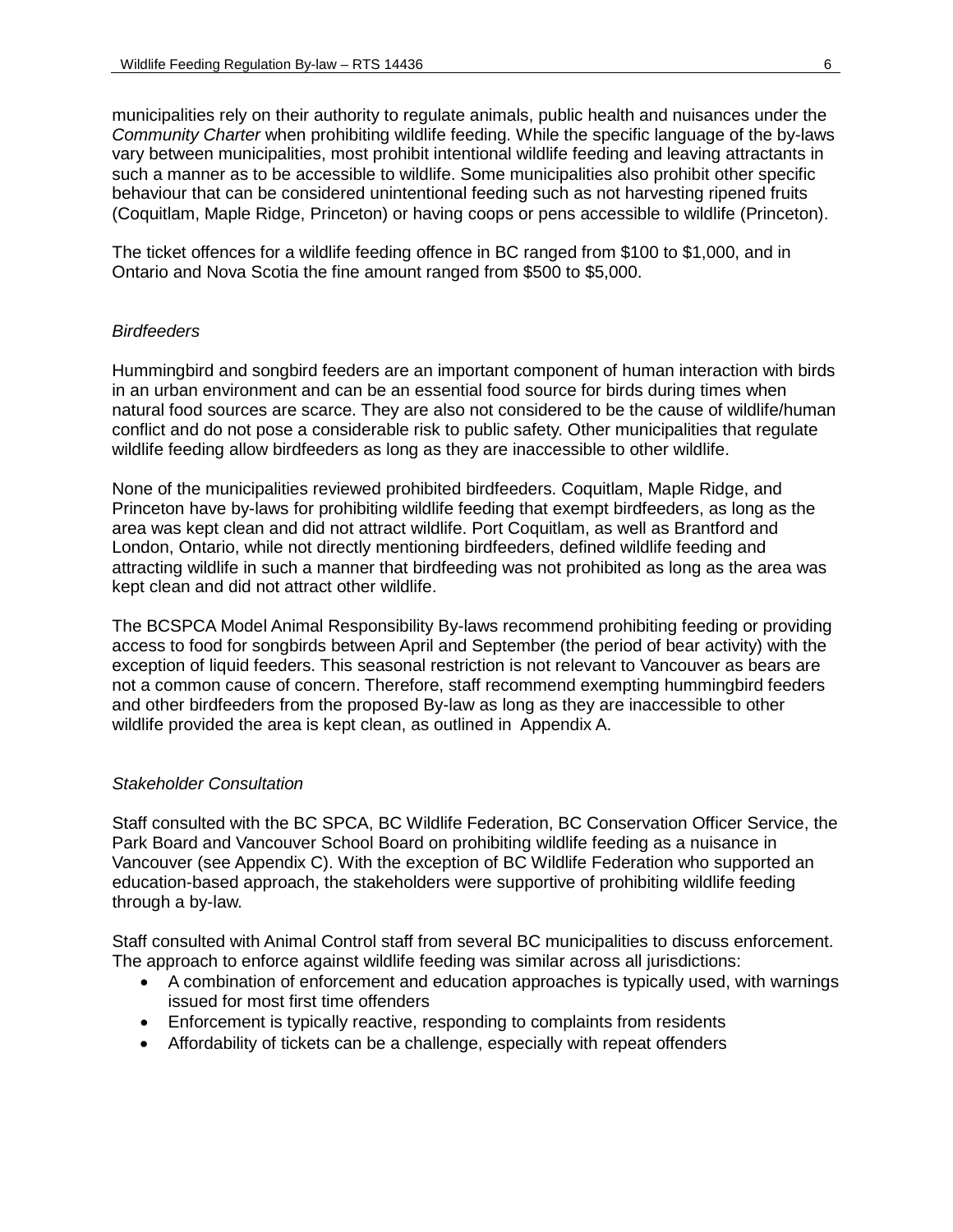#### *Recommendation*

Staff recommend the Wildlife Feeding Regulation By-law, as outlined in Appendix A, prohibit feeding of wildlife or leaving attractants in such a manner that might attract wildlife on any property with an exemption for hummingbird and other birdfeeders. Staff also recommend an amendment to the Ticket Offences By-Law to establish a ticket with a stipulated fine of \$500 for the violation of feeding, attempting to feed or attracting wildlife. The proposed Wildlife Feeding Regulation By-law can also be enforced by ordering compliance. The objective of the recommendations are to clearly define the prohibited behaviour that leads to wildlife/human conflict and create a ticket offence in order to protect both residents and wildlife from the negative consequences of wildlife feeding.

#### *Proposed Compliance Strategy*

The authority to enforce the By-law will be included in the Ticket Offences By-Law with a stipulated fine of \$500 for the violation of attracting or feeding wildlife.

Subject to approval of the proposed Wildlife Feeding Regulation By-law, staff will inform the public of the By-law and the associated ticket offence through the City website and City's social media channels. City staff will also disseminate information about the By-law when responding to complaints. Combined with the existing signage installed in City parks, this messaging will raise awareness and understanding of the negative impacts of wildlife feeding. Installation of signage outside of parks would require significant additional financing and staff resources.

Staff will work with 3-1-1 to improve and monitor data collection to evaluate if additional enforcement or educational resources are required. In combination with the Parks Control Bylaw prohibiting feeding of wildlife, this proposed By-law should reduce the number of reported incidents.

#### *Legal*

The proposed Wildlife Feeding Regulation By-law is authorized by the City's nuisance powers set out in the *Vancouver Charter*.

#### *CONCLUSION*

Staff recommend that Council approve the Wildlife Feeding Regulation By-law to prohibit intentional wildlife feeding and leaving attractants as a nuisance, as well as an amendment to the Ticket Offences By-Law to make wildlife attracting or feeding a ticket offence. While complaints about waste and garbage can be responded to and enforced through existing bylaws, intentional feeding of wildlife would be best addressed through a specific by-law targeting intentional feeding of wildlife as outlined in the Appendices A and B. It will also align with the Vancouver Park Board's By-law to prohibit wildlife feeding and accompanying ticket offence. By clearly defining and prohibiting intentional wildlife feeding behavior and establishing a ticket offence, feeding wildlife will be consistently regulated across the city and strive for a balanced and safe co-existence with wildlife in an urban environment.

\* \* \* \* \*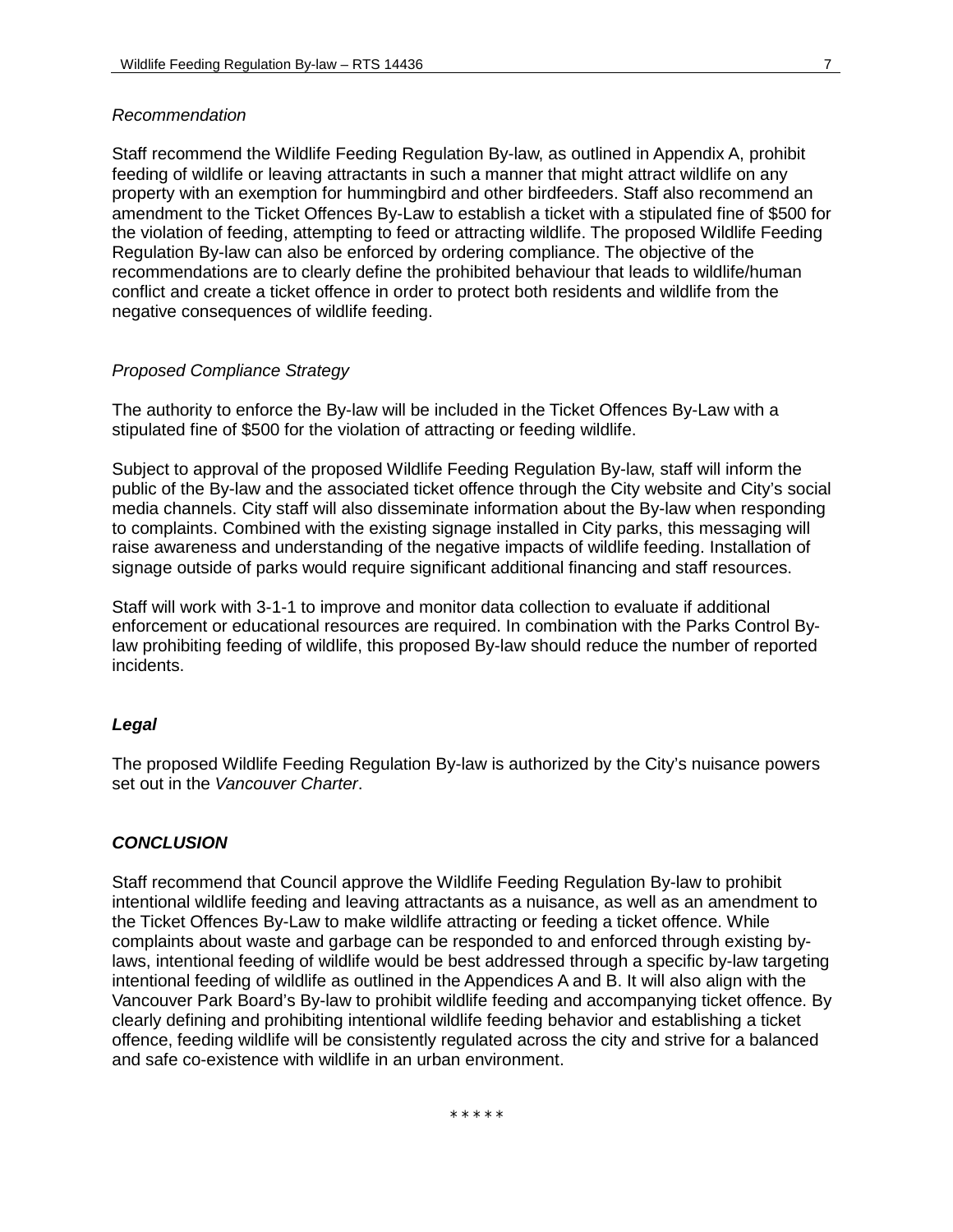**BY-LAW NO. \_\_\_\_\_**

# **A By-law to Regulate Wildlife Feeding**

THE COUNCIL OF THE CITY OF VANCOUVER, in public meeting, enacts the following:

# **SECTION 1 INTERPRETATION**

### **Name of By-law**

1. The name of this By-law, for citation, is the "Wildlife Feeding Regulation By-law".

## **SECTION 2 DEFINITIONS**

## 2. In this By-law:

"ATTRACTANT" means food or food waste, meat, a carcass or part of a carcass of an animal or fish, compost or any other waste that could attract wildlife.

"WILDLIFE" means all amphibians, reptiles, birds, and mammals, both native and not native to the Province, excluding any domesticated animal under the control of a human.

# **SECTION 3 OFFENCES**

# **Feeding Wildlife**

3.1 In order to avoid creating a nuisance, a person must not:

- (a) feed or attempt to feed wildlife; or
- (b) provide, leave or place an attractant on any property in a manner that attracts or could attract wildlife.

3.2 Section 3.1 does not apply to a person who feeds hummingbirds on private property or feeds other birds with a birdfeeder that is inaccessible to other wildlife, provided the area is kept clean.

### **SECTION 4 ENFORCEMENT**

4.1 The Manager, Property Use Inspections and any Property Use Inspector or Street Use Inspector may issue a written order to a person directing that the person take necessary steps to comply with a provision of this By-law by a date specified in the order.

4.2 No person shall fail to comply with an order issued pursuant to section 4.1.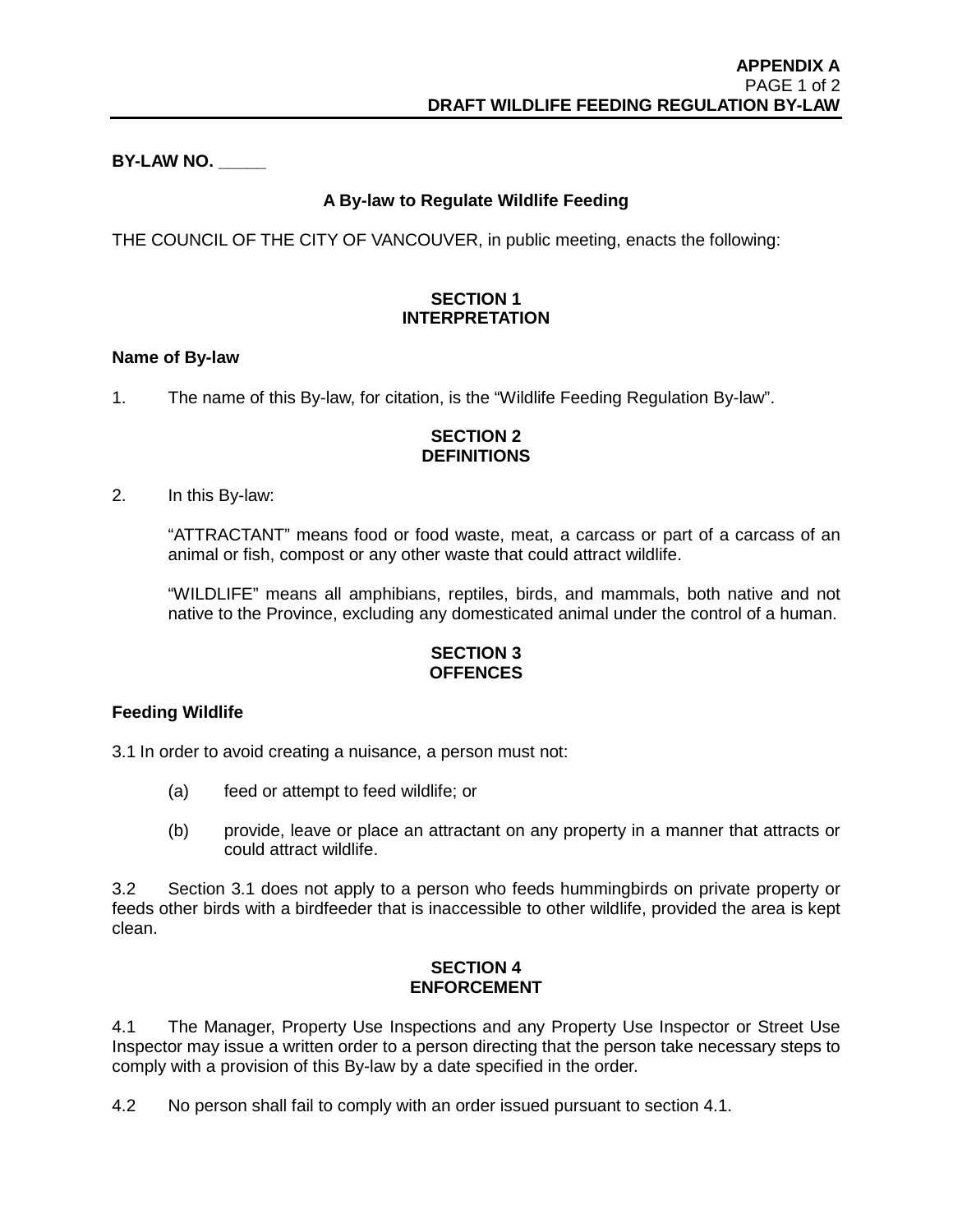\_\_\_\_\_\_\_\_\_\_\_\_\_\_\_\_\_\_\_\_\_\_\_\_\_\_\_\_\_\_\_\_\_\_

# **SECTION 5 FORCE AND EFFECT OF BY-LAW**

# **Force and Effect**

5. This by-law is to come into force and take effect on the date of its enactment.

ENACTED by Council this day of  $\frac{1}{2022}$ 

**Mayor** 

\_\_\_\_\_\_\_\_\_\_\_\_\_\_\_\_\_\_\_\_\_\_\_\_\_\_\_\_\_\_\_\_\_\_ **City Clerk**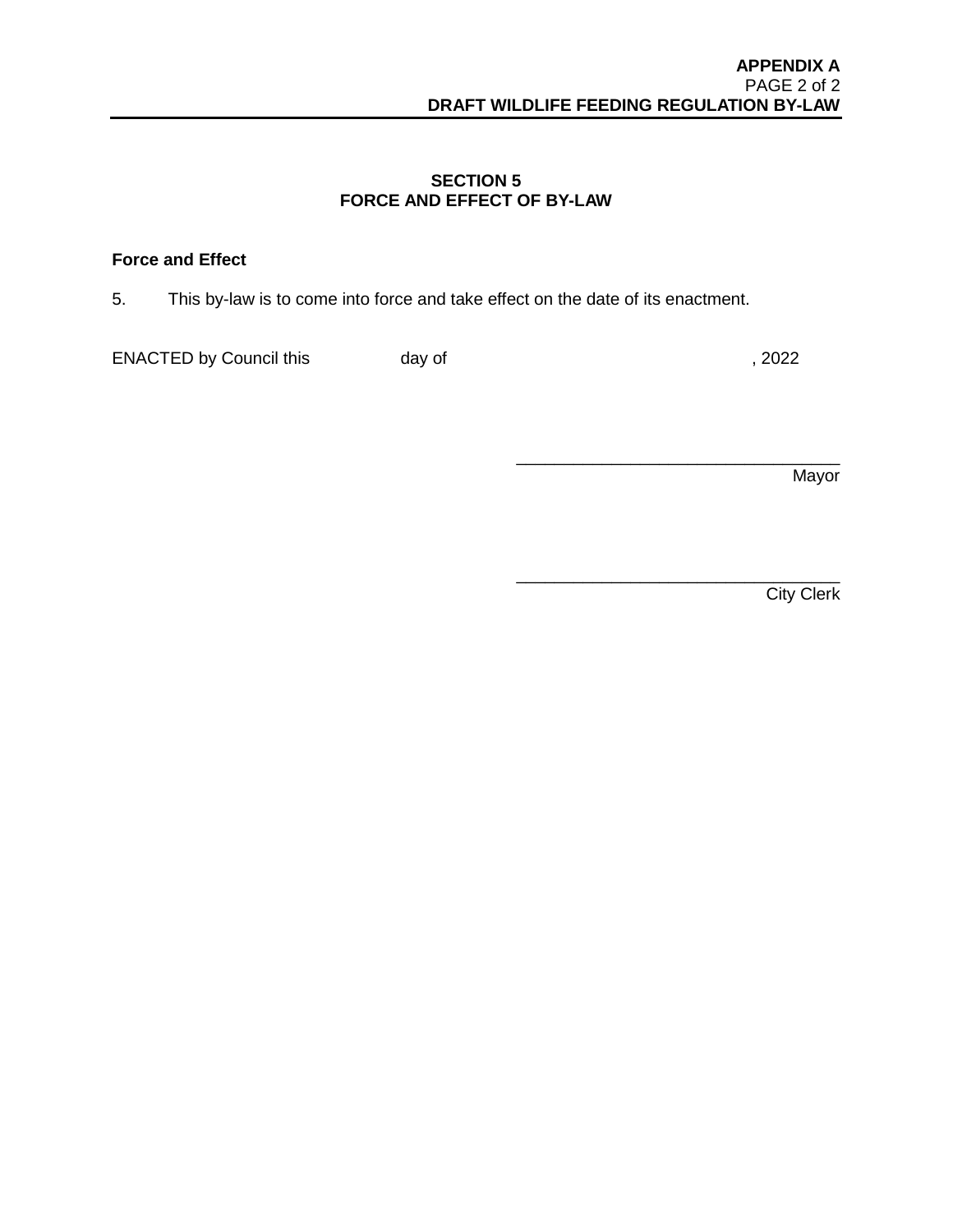# **BY-LAW NO. \_\_\_\_\_\_**

## **A By-law to amend the Ticket Offences By-law No. 9360 Regarding Wildlife Feeding**

THE COUNCIL OF THE CITY OF VANCOUVER, in public meeting, enacts as follows:

1. This By-law amends the indicated provisions and schedules of the Ticket Offences By-law.

2. Council adds a new definition of Manager of Property Use Inspectors to section 1.2 of the By-law as follows:

""Manager, Property Use Inspections" means a person employed by the City in that role, or otherwise appointed to that role by Council, and includes all persons employed as property use inspectors."

3. Council adds a new Table 13 as set out below:

|                   |                                                      | \$500.00      |
|-------------------|------------------------------------------------------|---------------|
| wildlife          |                                                      |               |
|                   |                                                      |               |
| Leave attractants | 3.1(b)                                               | \$500.00      |
|                   |                                                      |               |
|                   |                                                      | \$500.00      |
|                   |                                                      |               |
|                   | Feed or attempt to feed<br>Fail to comply with order | 3.1(a)<br>4.2 |

**"Table 13 Wildlife Feeding Regulation By-law** 

4. This by-law is to come into force and take effect on the date of its enactment.

ENACTED by Council this day of , 2022

Mayor

\_\_\_\_\_\_\_\_\_\_\_\_\_\_\_\_\_\_\_\_\_\_\_\_\_\_\_\_\_\_\_\_\_\_\_

\_\_\_\_\_\_\_\_\_\_\_\_\_\_\_\_\_\_\_\_\_\_\_\_\_\_\_\_\_\_\_\_\_\_\_

City Clerk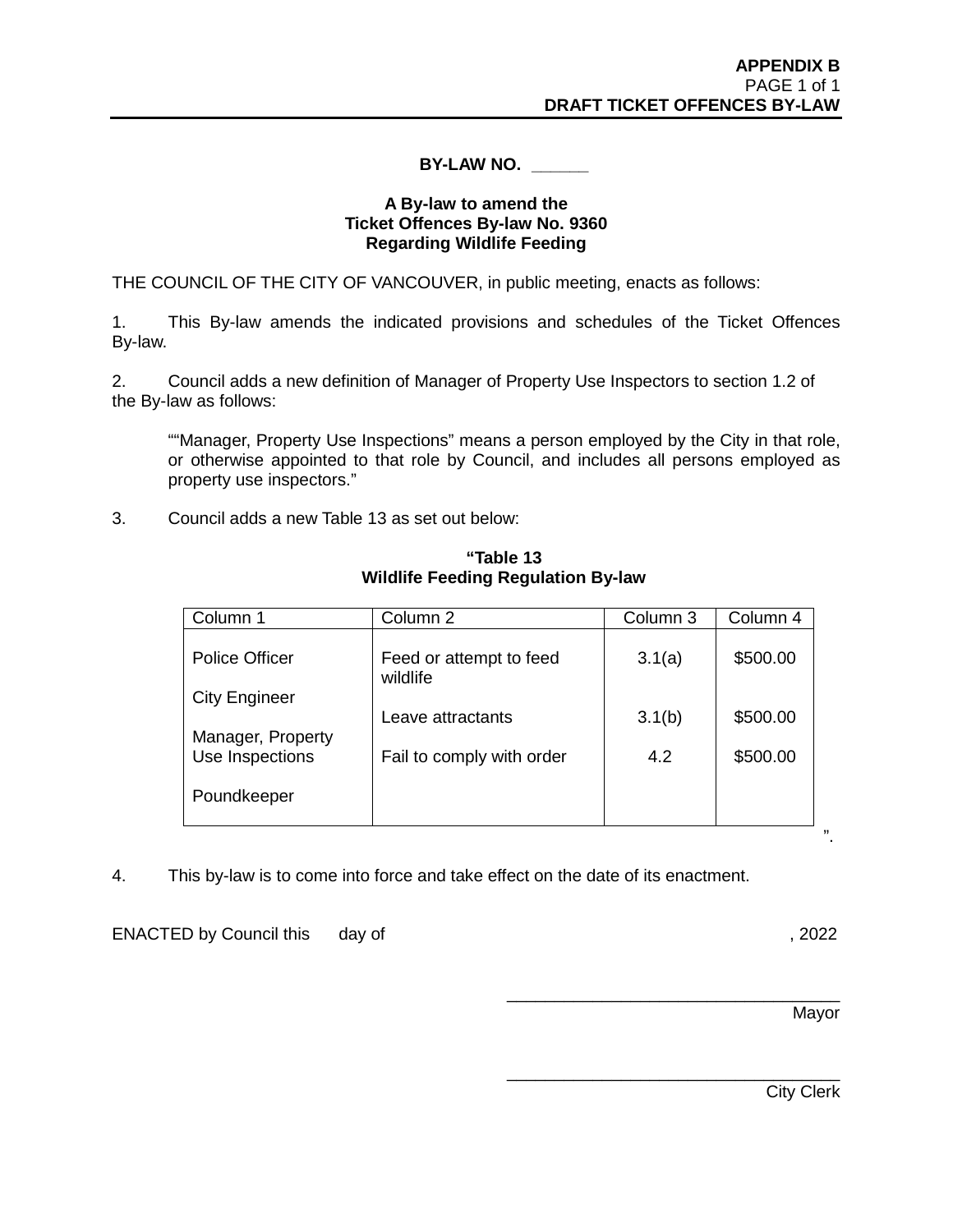# **Stakeholder Consultations**

# **BC Society for the Prevention of Cruelty to Animals (BC SPCA)**:

- There is support for bylaws to prohibit direct and indirect wildlife feeding as a nuisance;
- Efforts to educate the public on the consequences of wildlife feeding have not had enough effect, and that the activities need to be prohibited and enforced with ticket offences;
- There are different scenarios where people feed wildlife (e.g., a one-off situation where person who feeds a coyote to get a picture for social media, or a person who leaves out dog food for raccoons every day), all need to be addressed with warnings and ticket offences;
- Birdfeeders (nectar for hummingbirds or seed for other songbirds) can be allowed as long as the feeders are kept clean, wildlife proof, and do not attract an excessive number of birds.

The BC SPCA has published model animal responsibility bylaws<sup>[2](#page-10-0)</sup>, which include a section on wildlife feeding. These have served as a starting point for some BC municipalities which have prohibited wildlife feeding. The SPCA recommends implementing wildlife feeding and attractant management bylaws as:

- Wildlife feeding increases risks to human health and safety and neighbourhood conflicts associated with food-conditioned wildlife.
- The presence of food waste attracts unwanted wildlife that can become a nuisance through the presence of wildlife, noise, and droppings, and can lead to increased rodent activity and public health concerns.

The model bylaws define "attractant", "songbirds", "waste", and "wildlife" and prohibit feeding wildlife or providing them access to food, storing attractants or waste so that it is accessible to wildlife, and attracting wildlife onto a property such that it will create a nuisance for other properties. An optional prohibition on birdfeeders between April and September is only recommended for communities with bear activity (which is not relevant for Vancouver).

# **BC Conservation Officer Service**:

- Strong support for by-laws to prohibit direct and indirect wildlife feeding;
- That municipalities that have implemented effective bylaws and enforcement related to wildlife feeding have fewer wildlife being killed and a decrease in vermin, which has led to a decreased coyote population;
- That effective educational approaches they have seen have focused on children in schools, as well as signage emphasizing the financial implications of tickets;
- That they are challenged to enforce provincial wildlife feeding laws due to resource availability and the large geographical region they cover.

# **BC Wildlife Federation:**

- Opposition to municipal by-laws to prohibit wildlife feeding beyond what is prohibited by the *Wildlife Act* (feeding of dangerous wildlife); they feel that enforcement under the provincial Act is more effective;
- That they prefer an education-based approach to healthy wildlife management;
- That it is important for people in urban environments such as Vancouver to have opportunities to interact with certain animals, such as birds.

<span id="page-10-0"></span> <sup>2</sup> <https://spca.bc.ca/wp-content/uploads/BC-SPCA-Model-Animal-Responsibility-Bylaws-Sept-2017.pdf>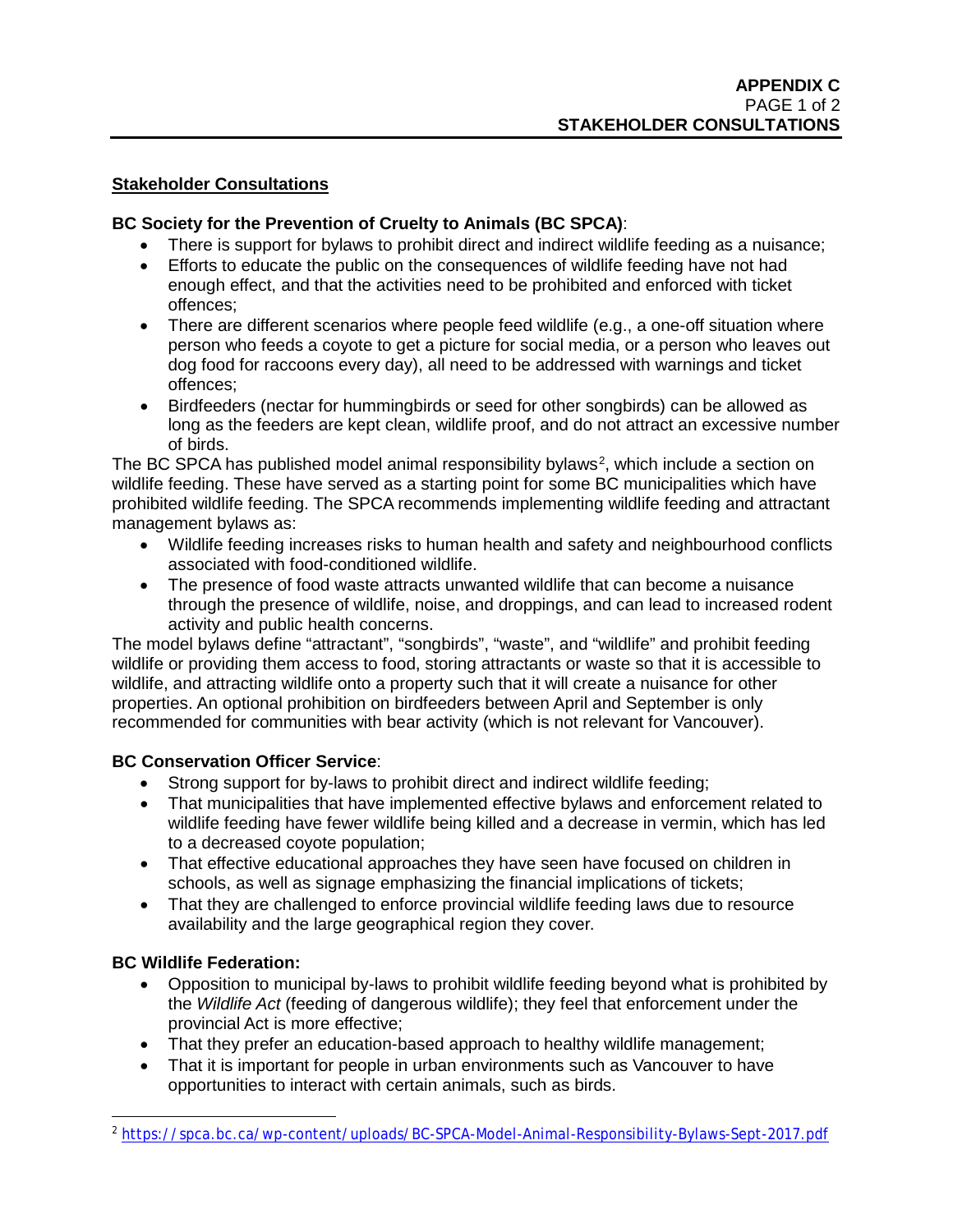## **Vancouver School Board:**

- Support for by-laws to prohibit wildlife feeding;
- That schools have policies that don't allow staff or students to feed wildlife on school grounds, though several schools have birdfeeders on the grounds;
- Some concern that people unaffiliated with a school may leave attractants or waste; staff do a morning sweep of the grounds and clean up any significant messes.

# **Vancouver Park Board:**

- Support for by-laws to prohibit wildlife feeding;
- Concerns that wildlife feeding can cause artificial wildlife population growth and is untidy (food, waste, feces, etc.);
- That they have concerns over enforcement of similar Parks by-laws since Park Rangers do not have the authority to compel a person to show identification.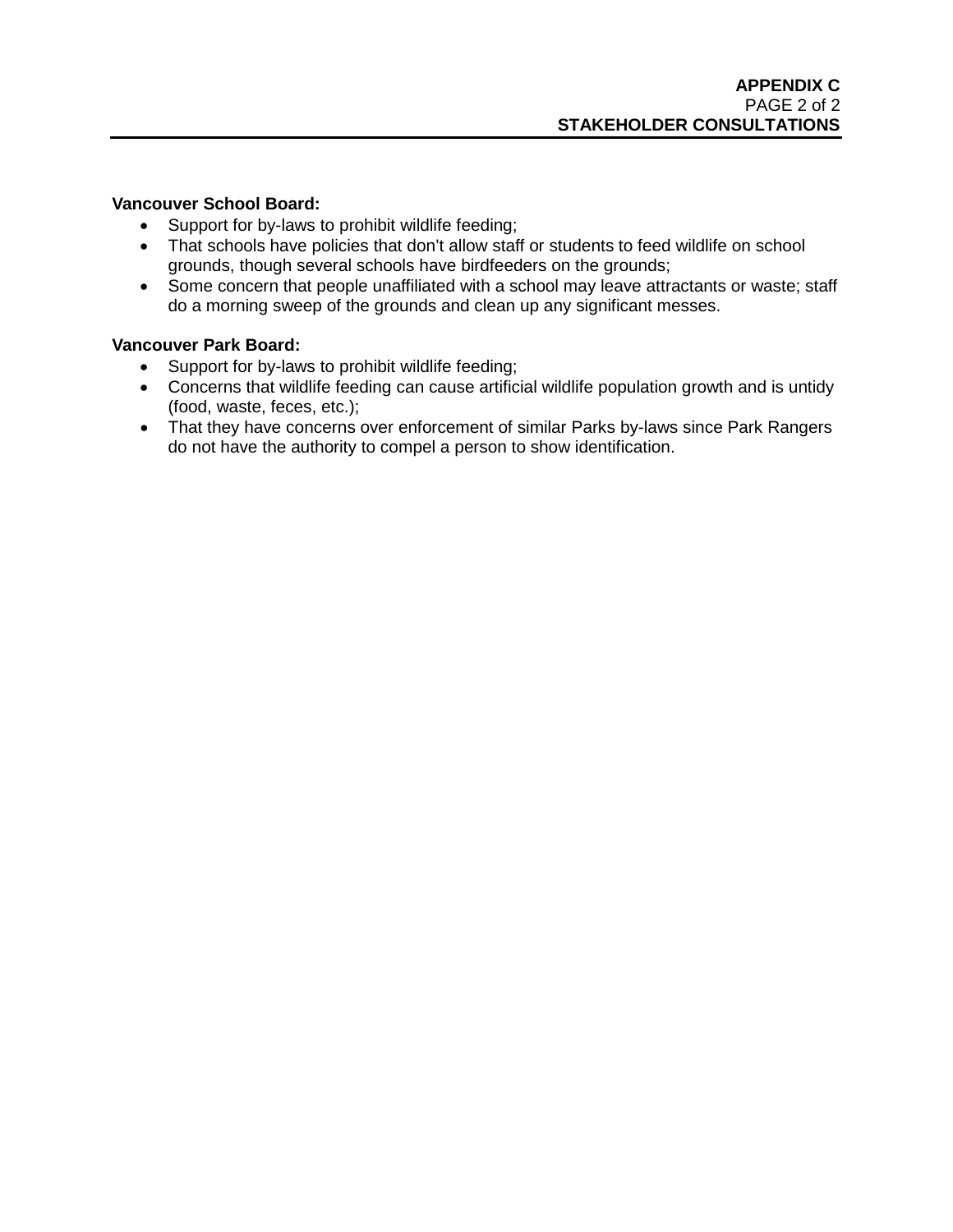# **Authority to Regulate Wildlife Feeding in BC**

# *Provincial Jurisdiction - BC Wildlife Act*

• Sec. 33.1 prohibits feeding or leaving attractants for dangerous wildlife (only applies to cougars, bears, coyotes, and wolves)

### *Vancouver Charter*

• Sec. 323 (a) grants Council authority to make by-laws for preventing, abating, and prohibiting nuisances.

## *Untidy Premises By-law*

- Sec. 6(1) "Where the owner or occupier of any real property fails to remove from such property any accumulation of rubbish, discarded materials, garbage, ashes or filth, or fails to keep the said property cleared of weeds, brush, trees, or other growths, or is otherwise in breach of this By-law, the Director of Licenses and Inspections may cause a notice to be served upon the owner of the real property requiring such owner to remedy the condition within ten days".
- Ticket Offence \$250 \$10,000

## *Standards of Maintenance By-law*

- Sections 21.11 and 21.12 regulate garbage and waste management at a lodging house;
- Section 4.12 requires "every owner of land must keep the land, and any building or accessory building on it, in such condition that it will not afford harbourage for or become infested with pests".
- Ticket Offence \$250 \$10,000

### *Solid Waste By-law*

- Sections 4.2, 6.6, 9.1, and 9.2A of this bylaw require that the lids of garbage carts, green bins, and commercial waste containers remain closed while not in use, and that waste containers not be overfilled so as to prevent the lid from closing completely
- Part 6 outlines requirements for food waste management through the green cart service and requires every owner or occupier to have an organic waste diversion plan.
- Fines on conviction range from \$250 \$10,000
- Ticket Offences \$250

### *Street and Traffic By-law*

- City Engineer and Police Officer have authority to enforce Section 84: "No person shall deposit upon any street or other public place, any rubbish, sweepings, leaves, construction or demolition debris, paper, handbills, refuse or other discarded materials or things."
- Fines on conviction range from \$250 \$10,000
- Ticket Offence \$250 (Ticket Offences By-law)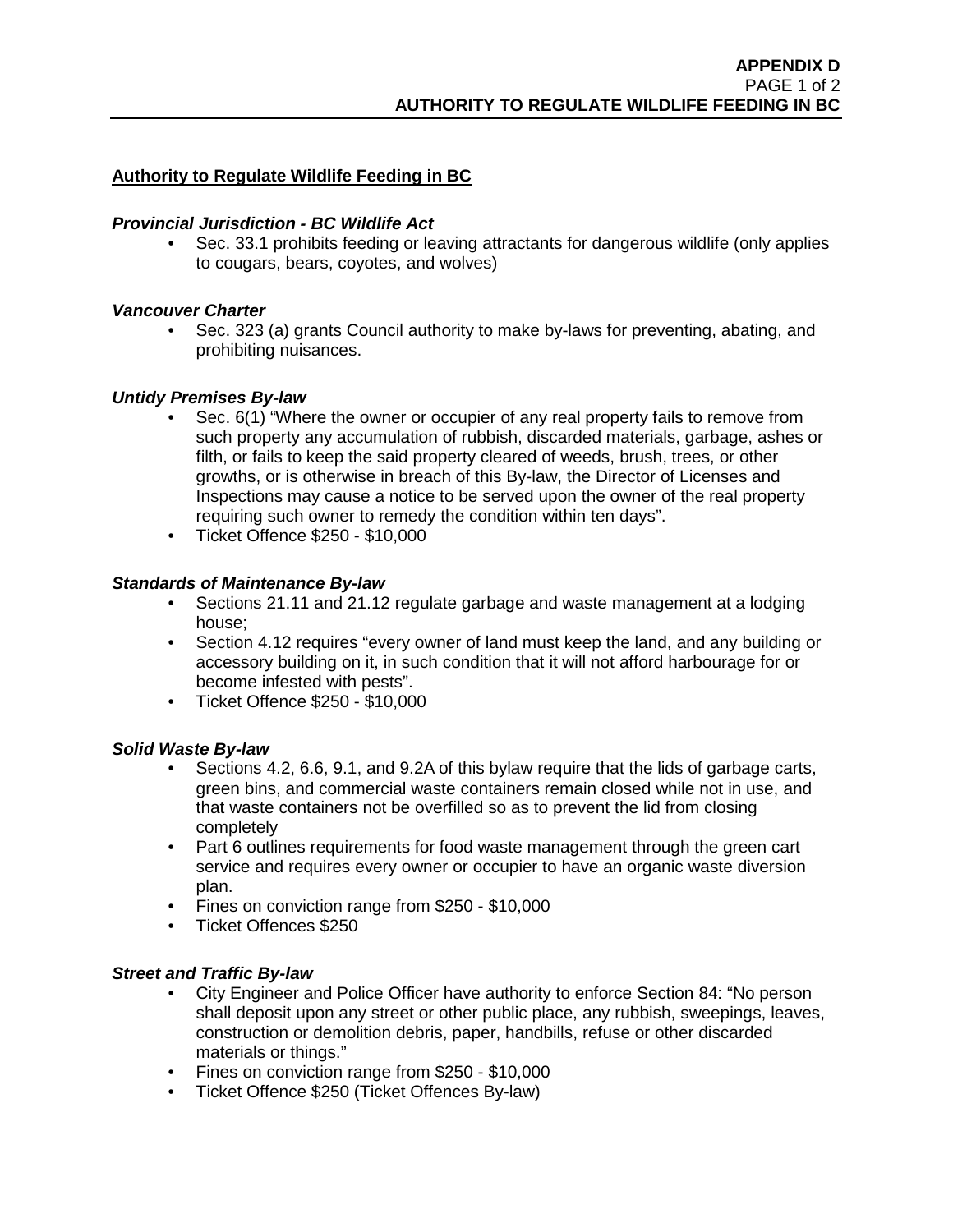# *Animal Control By-law*

• Does not address feeding of wildlife

# *Parks Control By-law*

- Section 9A of the By-law prohibits any person from feeding or attempting to feed wildlife as we as placing attractants that could attract wildlife.
- Ticket Offence \$500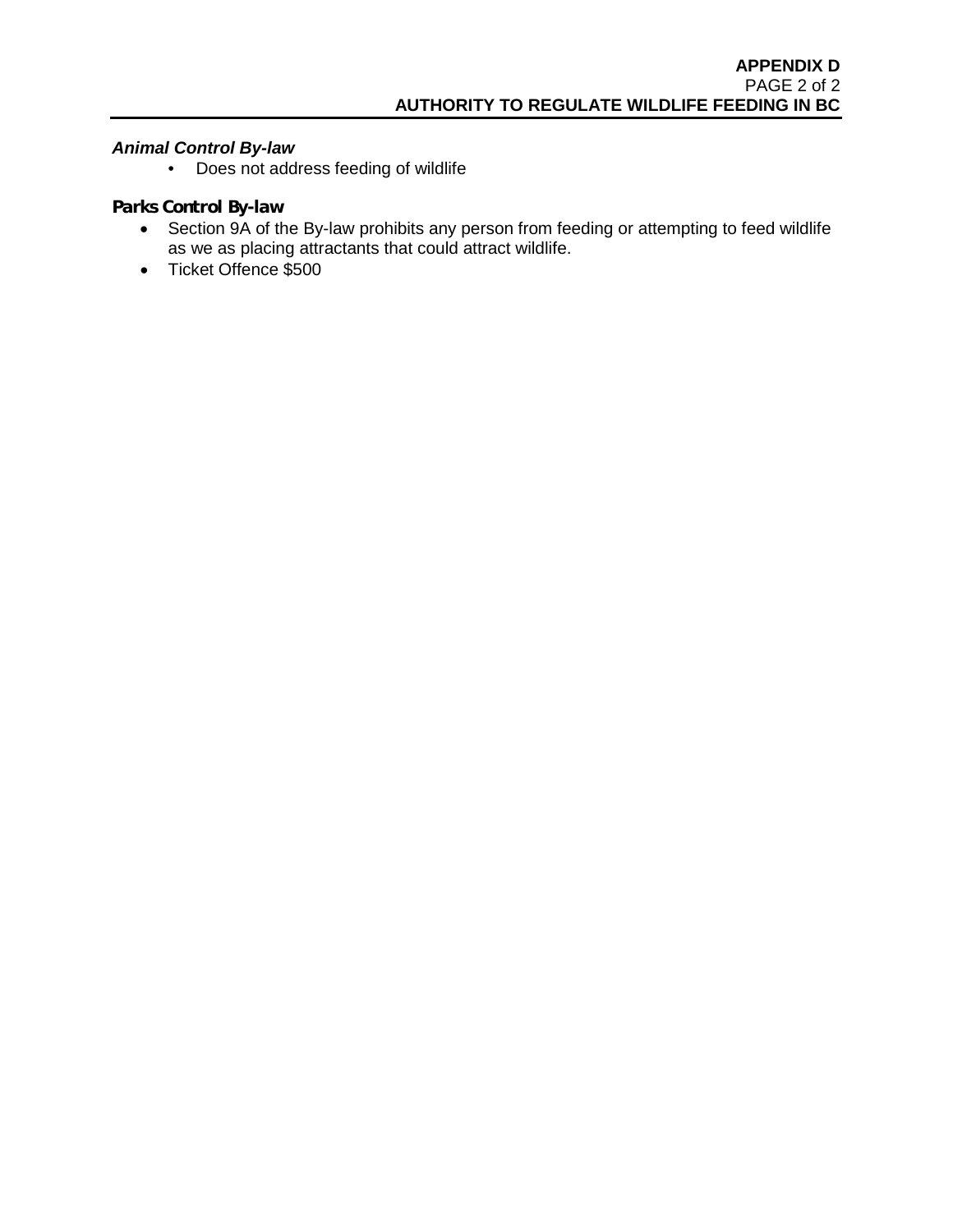## **BC SPCA Animal Responsibility Bylaws**

### Wildlife feeding and attractant management

Risks to human health and safety and neighbourhood conflicts associated with food-conditioned wildlife are municipal issues that can be addressed with enforcement warnings and fines. Bylaws are required in conjunction with public education to ensure residents understand their role in attracting wildlife and the consequences of increased wildlife habituation (e.g., expensive and ineffective deer culls).

Many species of wildlife can be unnaturally attracted to communities and human residences, leading to conflict. 7 Common examples include deer, raccoons, skunks, squirrels, gulls, crows and even seals, where feeding by residents and tourists increases habituation of wildlife. Compost, garbage, pet food and even bird feeders will attract unwanted wildlife that can become a nuisance to residents through their increased presence, noise and droppings. Further, improper waste management and wildlife feeding can lead to increased rodent activity and public health concerns.

Managing waste for, and preventing feeding of, "dangerous wildlife" (bears, cougars, wolves and coyotes) only is regulated by the Province in section 33.1 of the Wildlife Act. Thus, managing attractants for all other wildlife species is a municipal responsibility. Please note, sections 9(1)(c) and 9(3)(c) of the Community Charter require ministerial approval prior to a Council adopting a bylaw in relation to wildlife. Provision 4 below may be optional depending on the proximity of the community to bear activity.

Bylaw Adapted from District of Squamish Bylaw No. 2053, Village of Kaslo Bylaw No. 1070 and City of Kamloops Bylaw No. 3411

#### **Definitions**

"Attractant" means any substance or material, with or without an odour, which attracts or is likely to attract animals; and without limitation includes antifreeze, paint, food products, unclean barbecues, pet food, livestock and livestock feed, beehives, bird feeders, offal, improperly maintained composts, restaurant grease barrels, accumulation of fruit in containers or on the ground;

"Songbirds" means any Passerine, excludes Corvidea (e.g., crows, ravens and jays) and includes hummingbirds;

"Waste" means any discarded or abandoned food, substance, material, or object, whether from domestic, commercial, industrial, institutional or other use; and

"Wildlife" means any undomesticated free-ranging animal, exempting songbirds for the purposes of feeding.

#### Wildlife Feeding

1. No person shall knowingly or willingly feed any wildlife, or in any manner provide them or allow access to food or any other edible substance.

2. No person shall store any attractant or waste in such a manner that it is accessible to wildlife.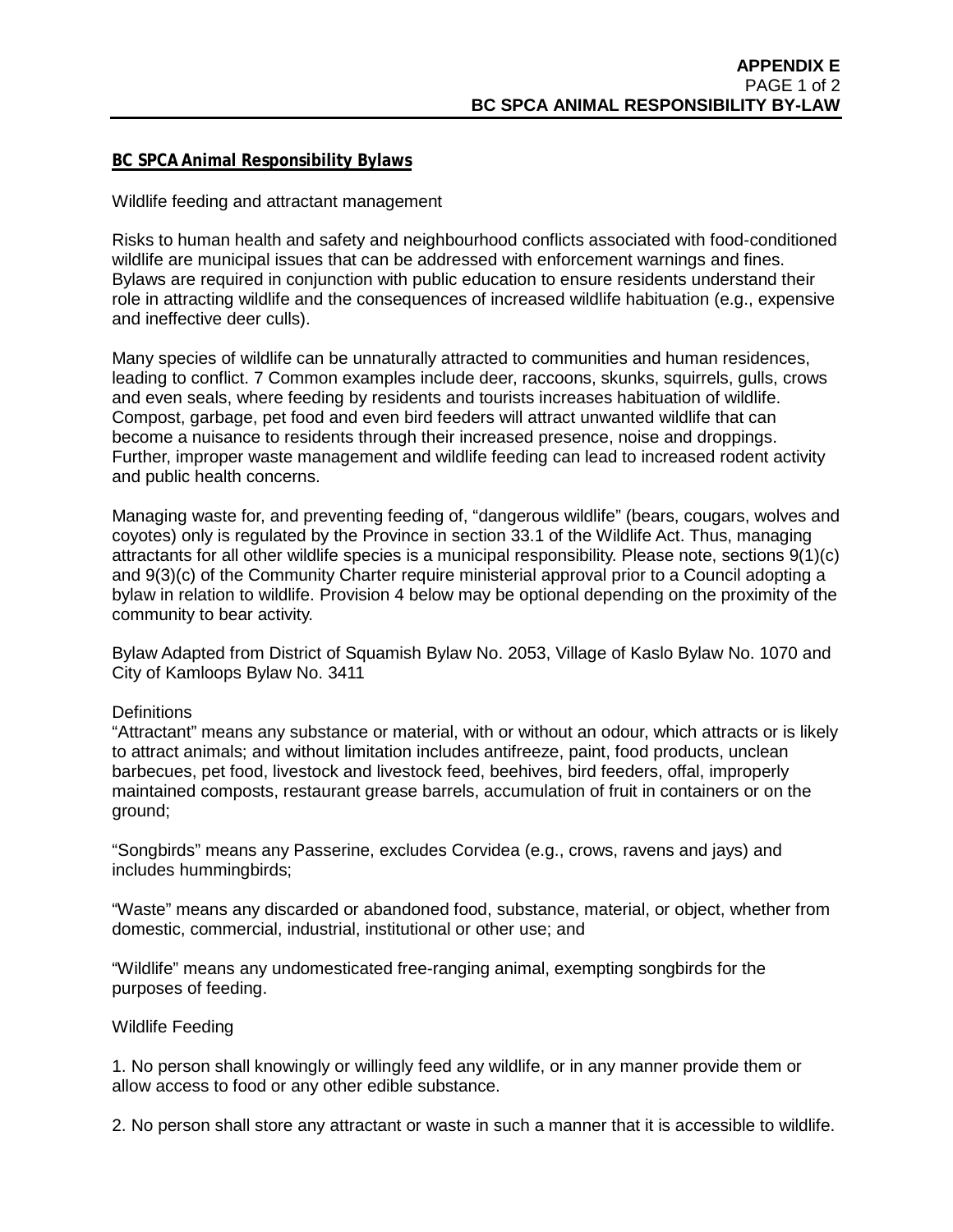3. No person shall attract wildlife onto a property such that these wildlife create a nuisance for other properties.

4. No person shall feed or provide access to food for songbirds between April and September, exempting liquid feeders.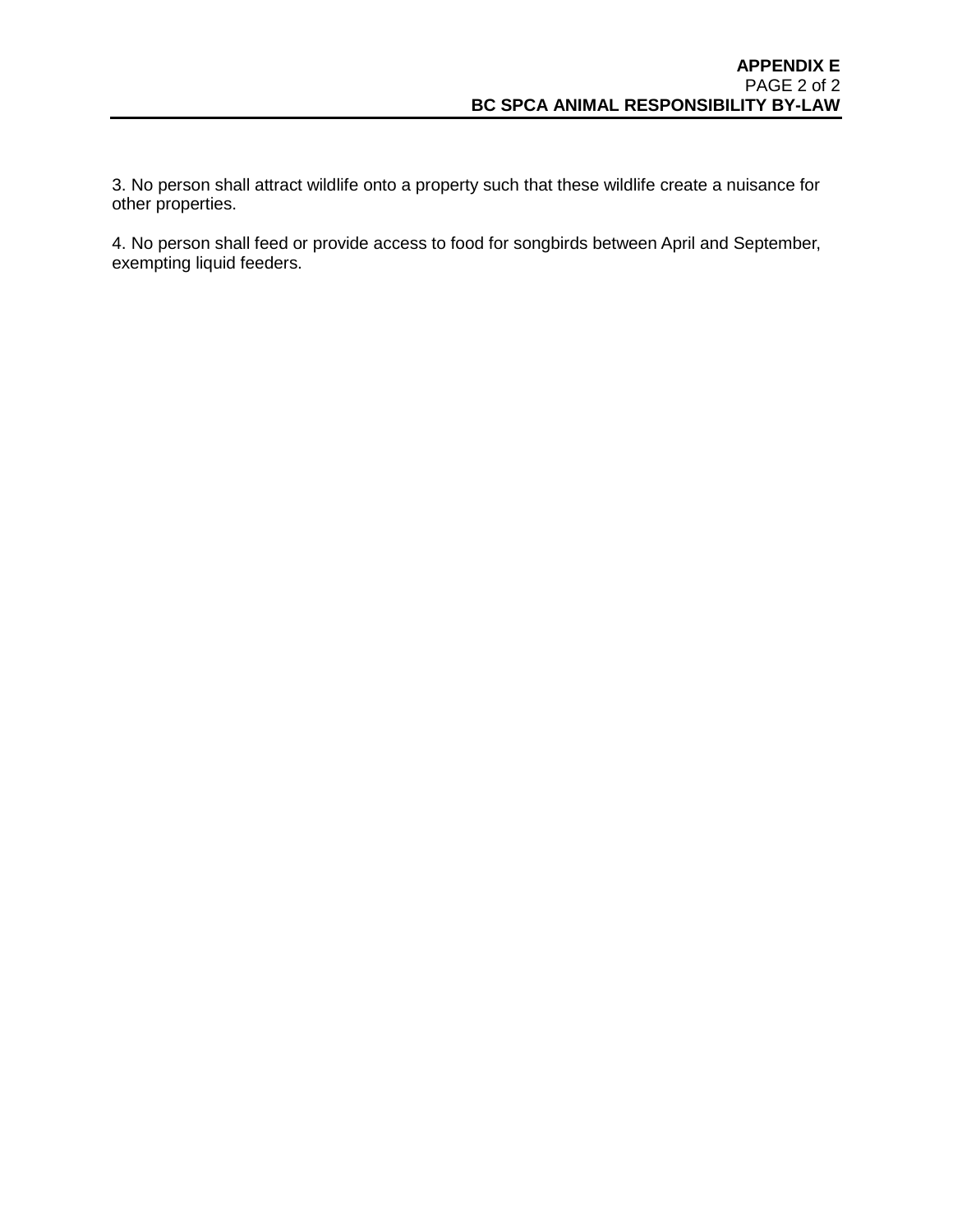# **Jurisdictional Scan**

| Municipality   | Wildlife feeding | <b>Bird feeding</b><br>exception | Attracting<br>Wildlife | Exceptions / Additional Conditions                                                                                                                            | By-law                            | <b>Ticket Offence</b> | Enforcement                                                                                                                                                                                                                                                                                                                |
|----------------|------------------|----------------------------------|------------------------|---------------------------------------------------------------------------------------------------------------------------------------------------------------|-----------------------------------|-----------------------|----------------------------------------------------------------------------------------------------------------------------------------------------------------------------------------------------------------------------------------------------------------------------------------------------------------------------|
| Coquitlam      |                  | V                                | ٧                      | Owner of property cannot allow<br>conditions that could attract<br>Vectors<br>Specific potential attractants<br>prohibited (e.g., must harvest ripe<br>fruit) | Wildlife and<br>Vector<br>Control | \$1000                | • City Solicitor<br>• Assistant City Solicitor<br>• Manager, Bylaw and Animal<br><b>Control Services</b><br>• Bylaw, Licensing and Animal<br>Control Supervisor<br>• Bylaw Inspector 1<br>• Bylaw Inspector 2<br>• Property Use Supervisor<br>• Property Use Inspector<br>• General Manager, Engineering<br>& Public Works |
| Port Coquitlam | N                | N/A                              | Y                      | Owner of property must not<br>provide food, shelter, or breeding<br>conditions that could lead to a<br>nuisance caused by rats or mice                        | Vector<br>Control                 | N/A                   | • Vector Biologist                                                                                                                                                                                                                                                                                                         |
| Port Coquitlam | N                | N/A                              | Y                      | Garbage must be stored in wildlife<br>resistant containers                                                                                                    | Solid Waste                       | \$1000                | • Bylaw Enforcement Officers<br>• Manager of Bylaw Services<br>• Royal Canadian Mounted<br>Police                                                                                                                                                                                                                          |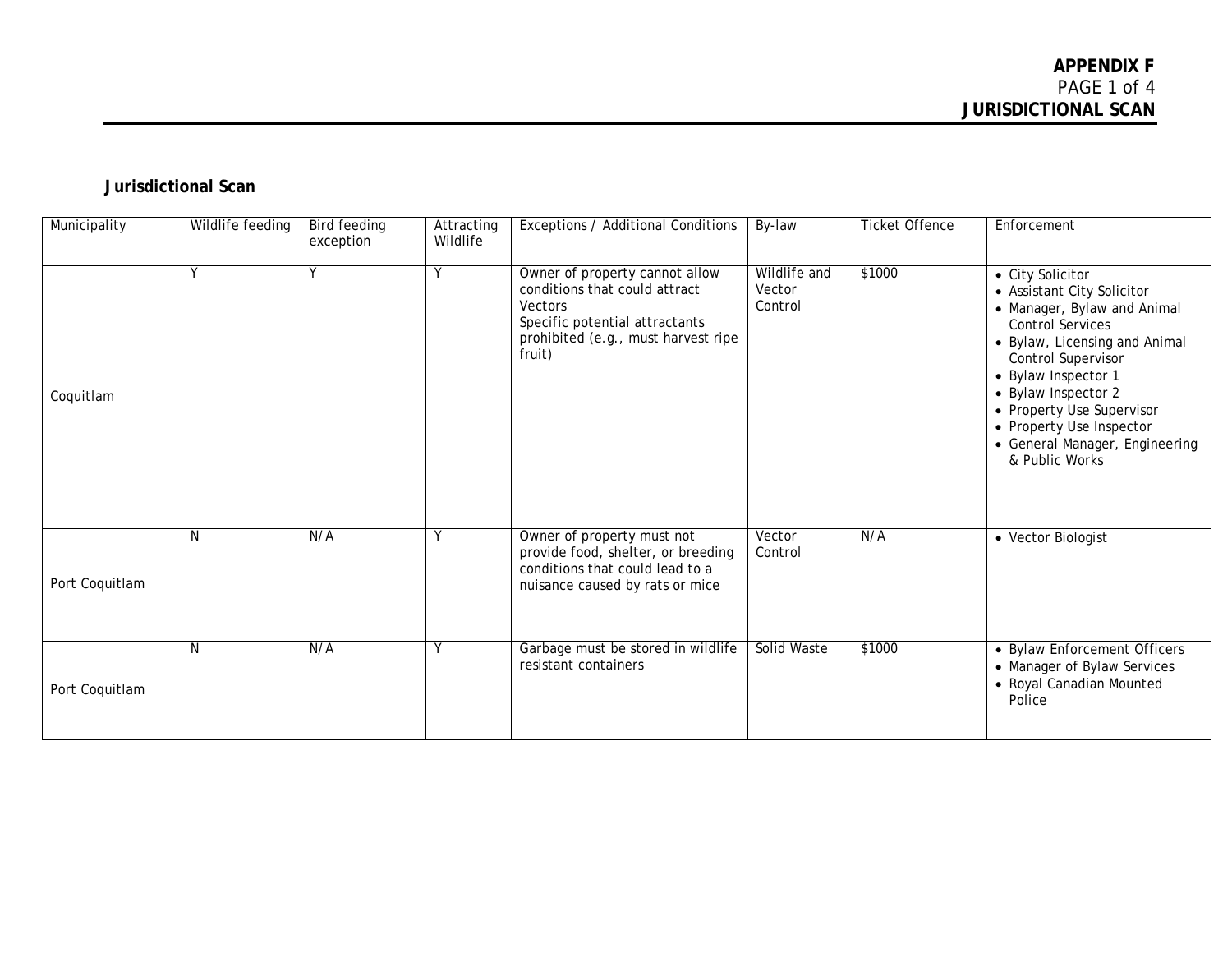| Municipality | Wildlife feeding | <b>Bird feeding</b><br>exception | Attracting<br>Wildlife | Exceptions / Additional Conditions                                                                                                                                                                    | By-law                            | <b>Ticket Offence</b>                                   | Enforcement                                                                                                                                                                                            |
|--------------|------------------|----------------------------------|------------------------|-------------------------------------------------------------------------------------------------------------------------------------------------------------------------------------------------------|-----------------------------------|---------------------------------------------------------|--------------------------------------------------------------------------------------------------------------------------------------------------------------------------------------------------------|
| Maple Ridge  | <b>V</b>         |                                  | γ                      | Wildlife feeding applies only to<br>dangerous wildlife<br>Specific potential attractants<br>prohibited (e.g., must harvest ripe<br>fruit)<br>Garbage cannot be put out until<br>5am on collection day | Wildlife and<br>Vector<br>Control | \$100-500 (feeding<br>$= $500$ , attracting<br>$= $400$ | • Bylaw Compliance Officer<br>• Director of Bylaw & Licencing<br>Services<br>• Environmental Planner<br>• Environmental Technician<br>• Manager of Bylaw & Licencing<br>Services<br>$\bullet$ R.C.M.P. |
| Victoria     | Y                | γ                                | Υ                      | Feeding applies to deer, raccoons,<br>squirrels, and feral rabbits; as<br>well as pigeons, crows, and gulls<br>within downtown core                                                                   | Animal<br>Control                 | $$125 - $350$                                           | • Animal Control Officer<br>• Bylaw Officer<br>• Police Constable                                                                                                                                      |
| Princeton    | Y                | Υ                                | Y                      | Garbage must be stored in wildlife<br>resistant containers and cannot be<br>put out until 5am on collection<br>day<br>Specific potential attractants<br>prohibited (e.g., must harvest ripe<br>fruit) | Wildlife<br>Attractant            | \$150-\$500<br>(Feeding or<br>$attracting = $500$       | • Building officials<br>• Fire inspectors<br>• Bylaw enforcement officers                                                                                                                              |
| Nanaimo      | Υ                | Υ                                | Υ                      | Wildlife feeding applies only to<br>deer, raccoons, squirrels, feral<br>rabbits, and dangerous wildlife                                                                                               | Animal<br>Control                 | \$350                                                   | • Poundkeeper<br>• Bylaw Enforcement Officers                                                                                                                                                          |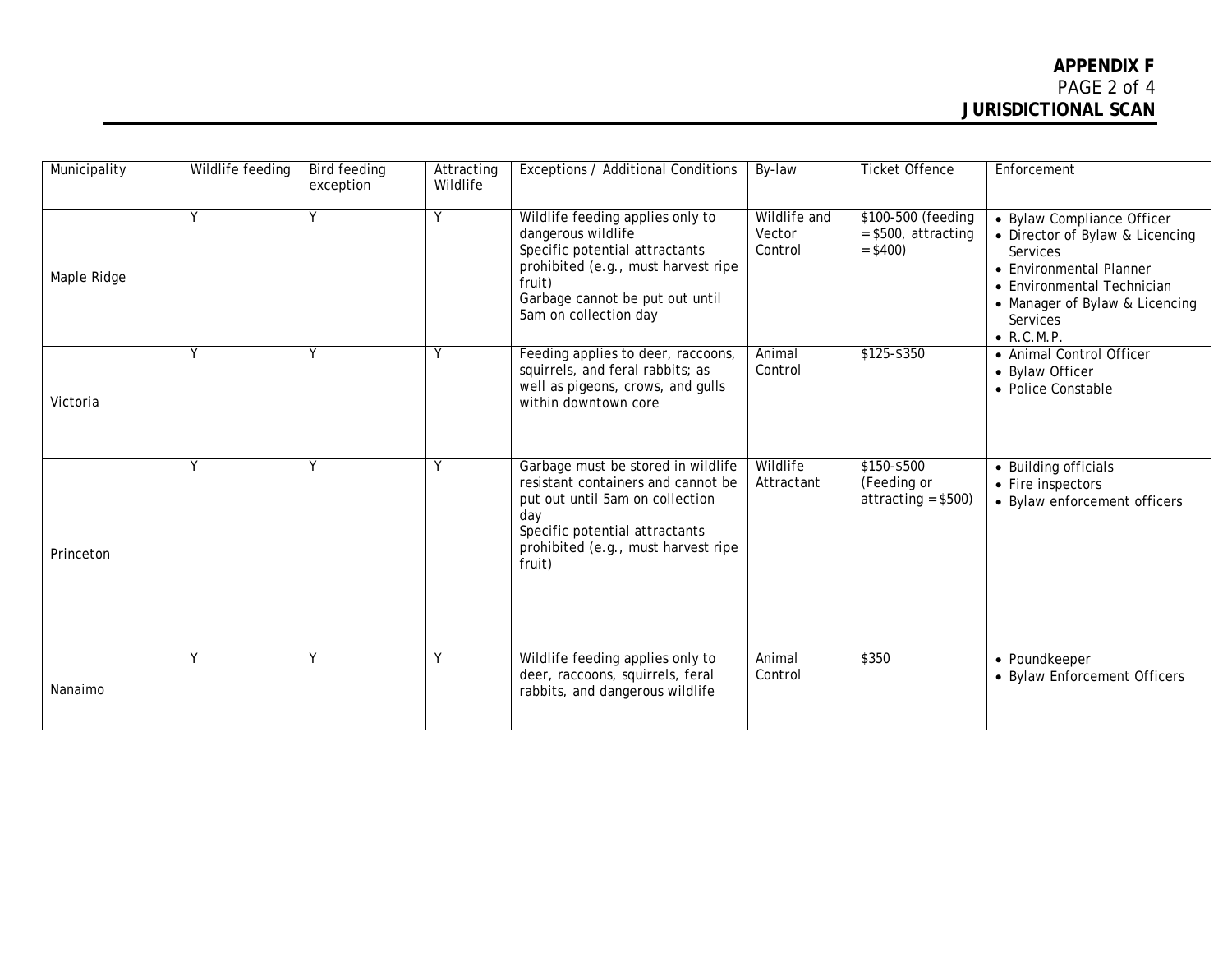| Municipality  | Wildlife feeding | <b>Bird feeding</b><br>exception                                                                                     | Attracting<br>Wildlife | Exceptions / Additional Conditions                                                                                                                                                                      | By-law                        | <b>Ticket Offence</b> | Enforcement                                                                                    |
|---------------|------------------|----------------------------------------------------------------------------------------------------------------------|------------------------|---------------------------------------------------------------------------------------------------------------------------------------------------------------------------------------------------------|-------------------------------|-----------------------|------------------------------------------------------------------------------------------------|
| Esquimalt     | <b>V</b>         | <b>Bird feeding is</b><br>not prohibited                                                                             | Y                      | Wildlife feeding applies only to<br>bears, cougars, wolves, coyotes,<br>raccoons, eastern grey squirrels,<br>deer, and Canada Geese<br>Attractants only applies to fruit<br>fallen from trees or bushes | Animal<br>Management<br>Bylaw | \$100                 | • Director of Development<br>Services<br>• Bylaw Enforcement Officer                           |
| Tumbler Ridge | ٧                |                                                                                                                      | N                      | Feeding birds by hand is allowed                                                                                                                                                                        | Animal<br>Responsibility      | \$100                 | • Peace officers<br>• Bylaw Enforcement Officer<br>$\bullet$ RCMP<br>• Animal Control Officers |
| Brantford, ON | Y                | N (though if area<br>is kept clean and<br>feeder is wildlife<br>proof bird<br>feeding would<br>not be<br>prohibited) | Y                      | Prohibition is specific to feeding<br>that causes animals to congregate<br>in a manner that causes property<br>damage                                                                                   | Public<br>Nuisance            | Up to \$5,000         | • Bylaw Enforcement Officer                                                                    |